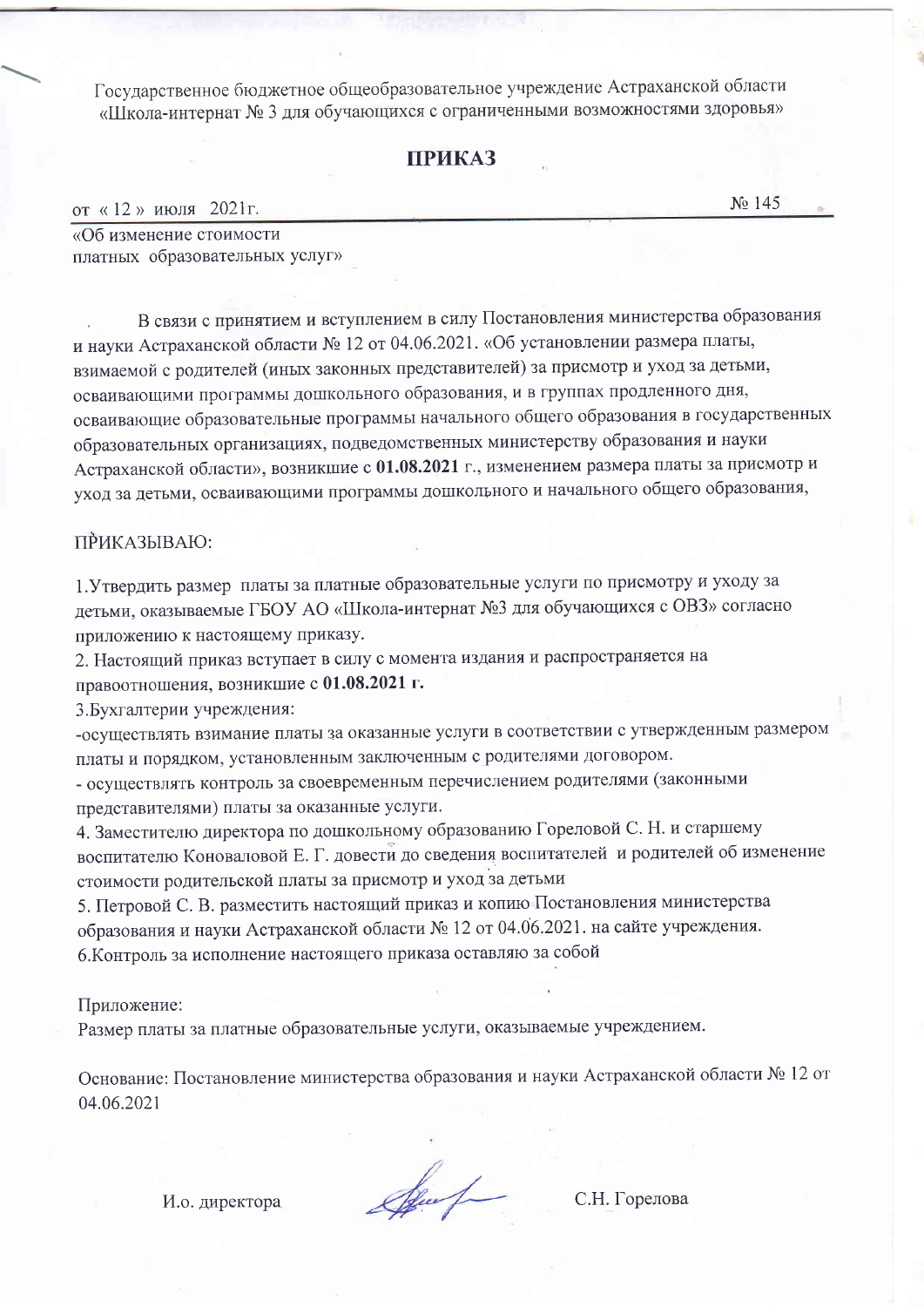УТВЕРЖДАЮ: TBOY AO «HIkona-mirepharNe3

Размер платы за платные образовательные услуги, оказываемые ГБОУ АО «Школа-интернат №3 для обучающихся с ОВЗ» (вводиться в действие с 01.08.2021 г.)

| N <sub>2</sub> | Наименование услуги                                              | Единица измерения | Стоимость в<br>рублях |
|----------------|------------------------------------------------------------------|-------------------|-----------------------|
|                | родительская плата за присмотр и<br>чуход за детьми в дошкольной | день              | 165,09                |
|                | группе                                                           |                   |                       |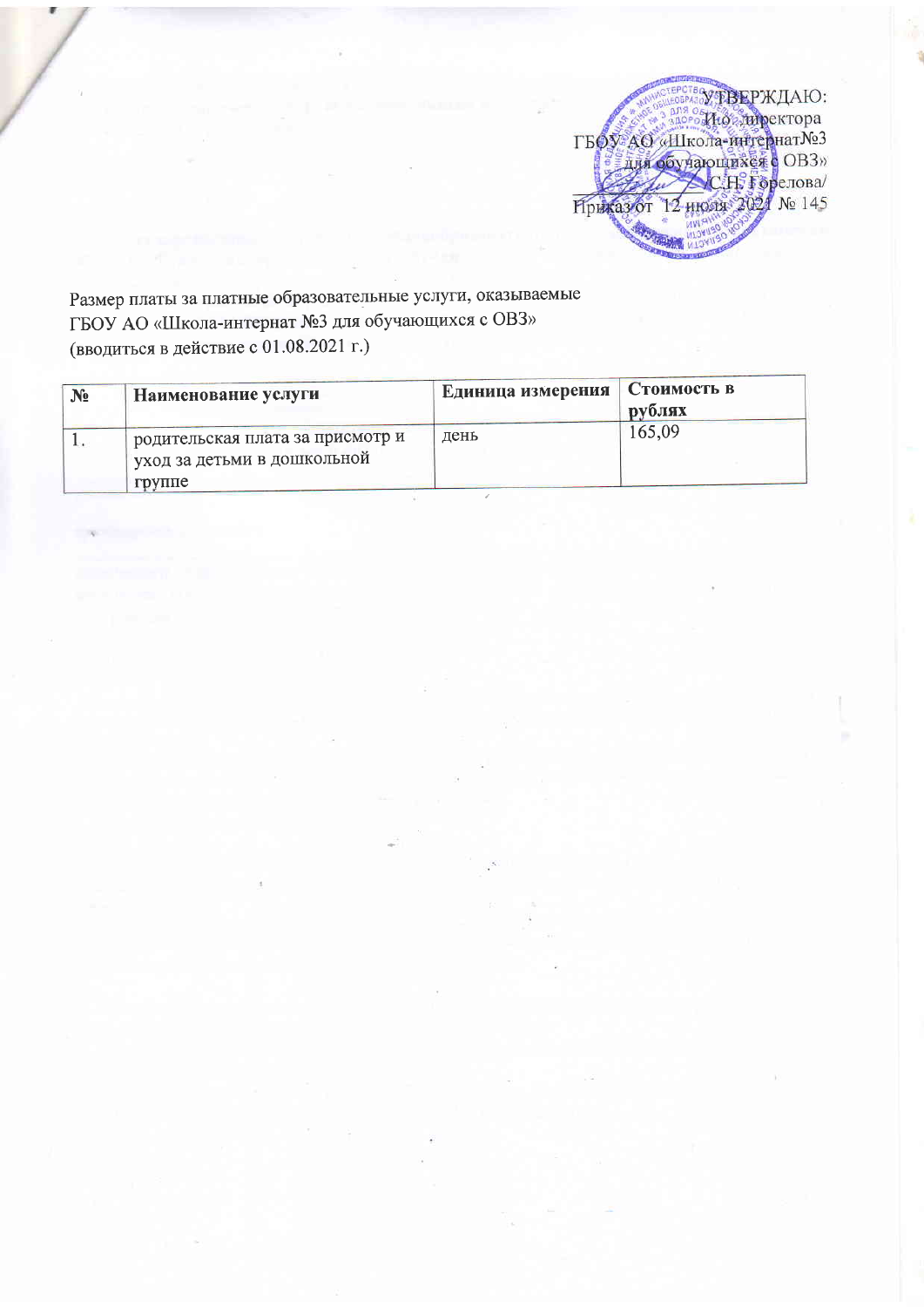Дополнительное соглашение № 1 к договору об образовании по образовательным программам лошкольного образования

 $\mathbf{O}(\mathbf{T})$ 

г. Астрахань

#### 01.08.2021

Государственное бюджетное общеобразовательное учреждение Астраханской области «Школа-интернат № 3 для обучающихся с ограниченными возможностями здоровья», в лице директора Рябова Ивана Владимировича, действующего на основании Устава, осуществляющее образовательную деятельность на основании Лицензии от 05 мая 2016 года № 1514-Б/С, выданной Министерством образования и науки Астраханской области, именуемое в дальнейшем «Исполнитель», с одной стороны,

И

(фамилия, имя, отчество родителя (законного представителя))

законный представитель (родитель, опекун/попечитель), именуемый в дальнейшем «Родитель», действующий(ая) в интересах несовершеннолетнего

(фамилия, имя, отчество н/л),

проживающего по адресу:

именуемого в дальнейшем «Воспитанник», совместно именуемые Стороны, заключили настоящее дополнительное соглашение к договору об образовании по образовательным  $(Aa)$ лее — Договор) образования от and and программам дошкольного нижеследующем

1. Внести изменения в раздел III Договора:

Пункт 3.1 раздела

«Стоимость услуг Исполнителя по присмотру и уходу за Обучающимся (далее - родительская плата) составляет 134,65 (сто тридцать четыре рубля 65 копеек) рублей за 1 (один) день посещения учреждения.

Не допускается включение в родительскую плату за присмотр и уход за Обучающимся расходов на реализацию образовательной программы дошкольного образования, а также расходов на содержание недвижимого имущества образовательной организации»

в следующей редакции:

«Стоимость услуг Исполнителя по присмотру и уходу за Обучающимся (далее - родительская плата) составляет 165,09 (сто піестьдесят рублей 09 копеек) рублей за 1 (один) день посещения учреждения.

Не допускается включение в родительскую плату за присмотр и уход за Обучающимся расходов на реализацию образовательной программы дошкольного образования, а также расходов на содержание недвижимого имущества образовательной организации»

2. Условия Договора, не затронутые настоящим дополнительным соглашением считать неизменными и обязательными для исполнения сторонами

3. Настоящее дополнительное соглашение вступает в силу с момента подписания года и является неотъемлемой частью договора.

4. Настоящее дополнительное соглашение составлено в двух экземплярах, имеющих одинаковую юридическую силу, по одному для каждой из Сторон.